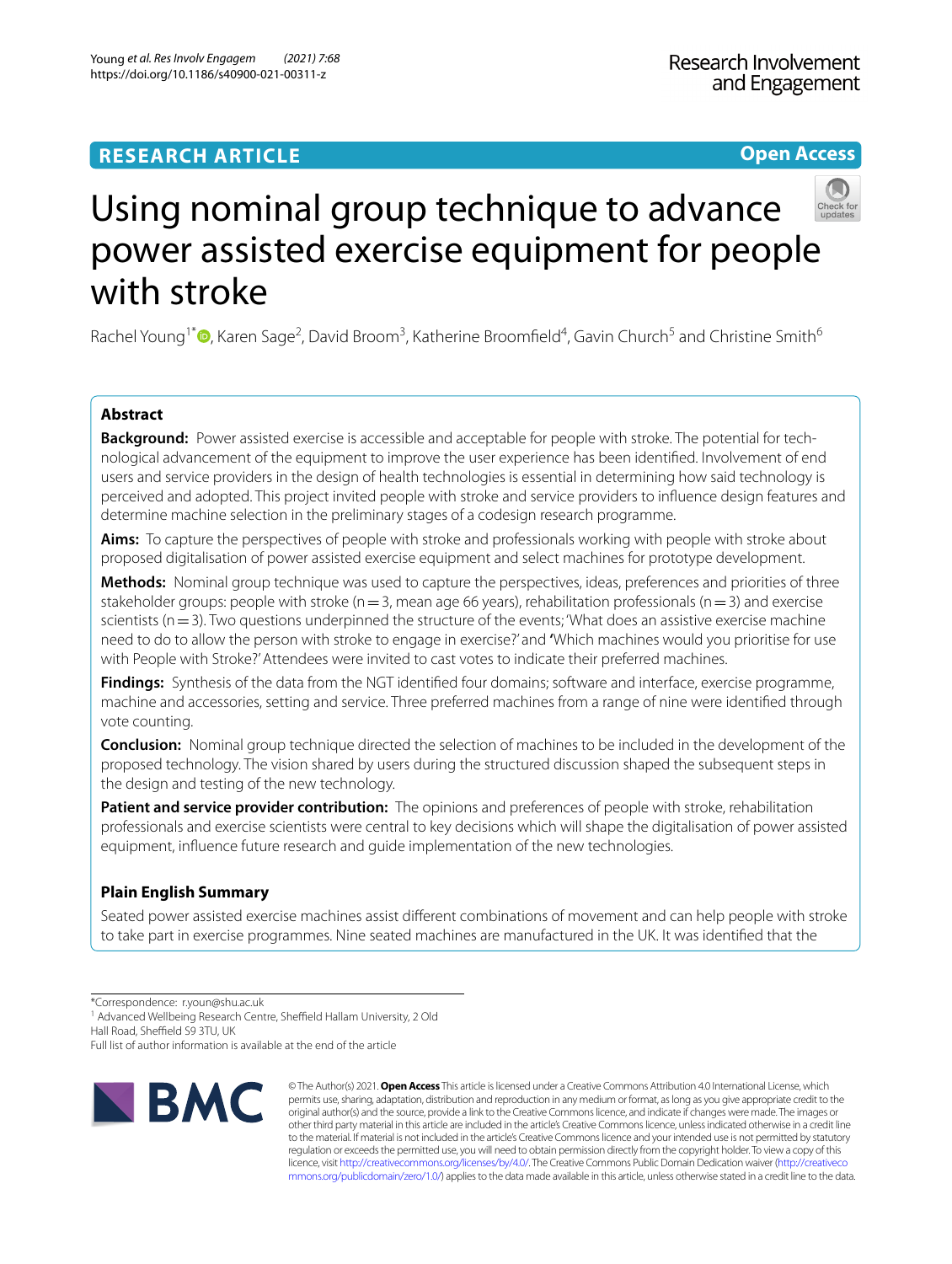machines could be improved through development of technology to detect and display the user's physical efort during exercise. The research team successfully applied for funding to design and develop a new programme to display and measure user effort whilst exercising on the equipment. At the outset of the project the research team needed to make decisions about the capabilities of the new technology and select three machines from the range of nine to be prototyped. We used a method called nominal group technique during which end users with stroke, rehabilitation and exercise professionals were invited to structured meetings to share their ideas. At the end of the meetings the groups voted on their preferred machines. The ideas expressed during the meetings were listed and guided the ongoing development of the technology. The importance of a user-friendly interface was emphasised. The three machines which were allocated the most votes across the user groups were selected to be redesigned and developed with the new technology. The involvement of users at the outset of the design project ensured that they directly infuenced the selection of machines and features of the new technology. Nominal group technique was an efective way of ensuring that all attendees had the opportunity to share their ideas and perspectives.

**Keywords:** Power assisted exercise, Nominal group technique, People with stroke, Digitalisation, Co-design

## **Introduction**

Involvement of end users and service providers in the design of health technologies is essential in determining how said technology is perceived and adopted [\[1](#page-10-0)]. User involvement is fundamental for creating a positive technology-based experience that is meaningful for the end-user  $[2]$  $[2]$ . The adoption of user involvement principles in the development of new assistive technologies generates a partnership between consumers and providers and shifts the traditional dynamic of "doing for" the user to "doing with" [[3\]](#page-10-2). An understanding of the experiences and priorities of future users guides co-design projects and mixed methods are used to capture a rounded user perspective [[1\]](#page-10-0).

User involvement in technology design refers to an iterative, cyclic approach to product development during which clinicians, patients and carers infuence and evaluate the new technology  $[2, 4]$  $[2, 4]$  $[2, 4]$  $[2, 4]$ . The four stage Medical Device Technology framework (MDT) proposed by Shah et al. [\[2](#page-10-1)] emphasised continuous user involvement, starting with idea generation to visualise the new product. Patient and Public Involvement (PPI) can facilitate early collaboration between patients, service providers and researchers [[5](#page-10-4)]. Efective PPI enhances transparency in research processes and is particularly crucial in the development and implementation of assistive technologies [[6\]](#page-10-5).

Inclusion of end users is evolving as they have become active partners in their own disease management and, as such, take part in research 'with' the research team rather than being participants of research done 'to' or 'about' them [[7,](#page-10-6) [8](#page-10-7)]. However, reported barriers to effective and inclusive patient involvement in health technology decision making include under-representation, limited transparency and inaccessible consultation methods  $[9]$ . The reporting of PPI has been inconsistent with little information about the context, process or impact of public/ end user involvement [[10\]](#page-10-9). Volunteers who engage in user consultation have indicated that they would like their involvement to be more visible including during dissemination [\[11](#page-10-10)]. Guidelines to support the reporting of PPI have been developed to enhance awareness of PPI activities and the subsequent infuence on research design, interpretation of outcomes and dissemination [[10\]](#page-10-9).

The boundaries between PPI and research can be blurred and diferent perspectives regarding the remit and reporting of PPI have been articulated [[6,](#page-10-5) [10](#page-10-9)]. Qualitative research requires data collection and analysis for the purpose of an improved in-depth understanding of a topic and development of new theoretical perspectives; whereas PPI entails user group consultation to ensure end users' active involvement in decisions about research priorities, design and conduct [\[12\]](#page-10-11). Integrated partnership approaches which involve data collection and analysis for the purpose of decision making and change has been identifed as a third division positioned between PPI and qualitative research [\[12](#page-10-11)].

The MDT framework [[2\]](#page-10-1) was selected to underpin this iterative design project focussed on power assisted exercise (PAE) for People with Stroke (PwS). The model developed by Shah et al. [\[2](#page-10-1)] ensured that an inclusive approach to user involvement was sustained and disseminated from the point of preliminary idea generation to the development and testing of the new technology. The four-stage framework comprises (1) idea generation, (2) device design, (3) prototype testing, (4) field testing. This report describes the idea generation stage which was succeeded by co-design through storyboarding (stage two) and usability testing (stage three). Shah et al. [\[2](#page-10-1)] emphasised the importance of diversity in the identifcation of stakeholders and their model stipulates inclusion of professional users and expert end users. Strategies to enable PwS to engage in PPI include support and reimbursement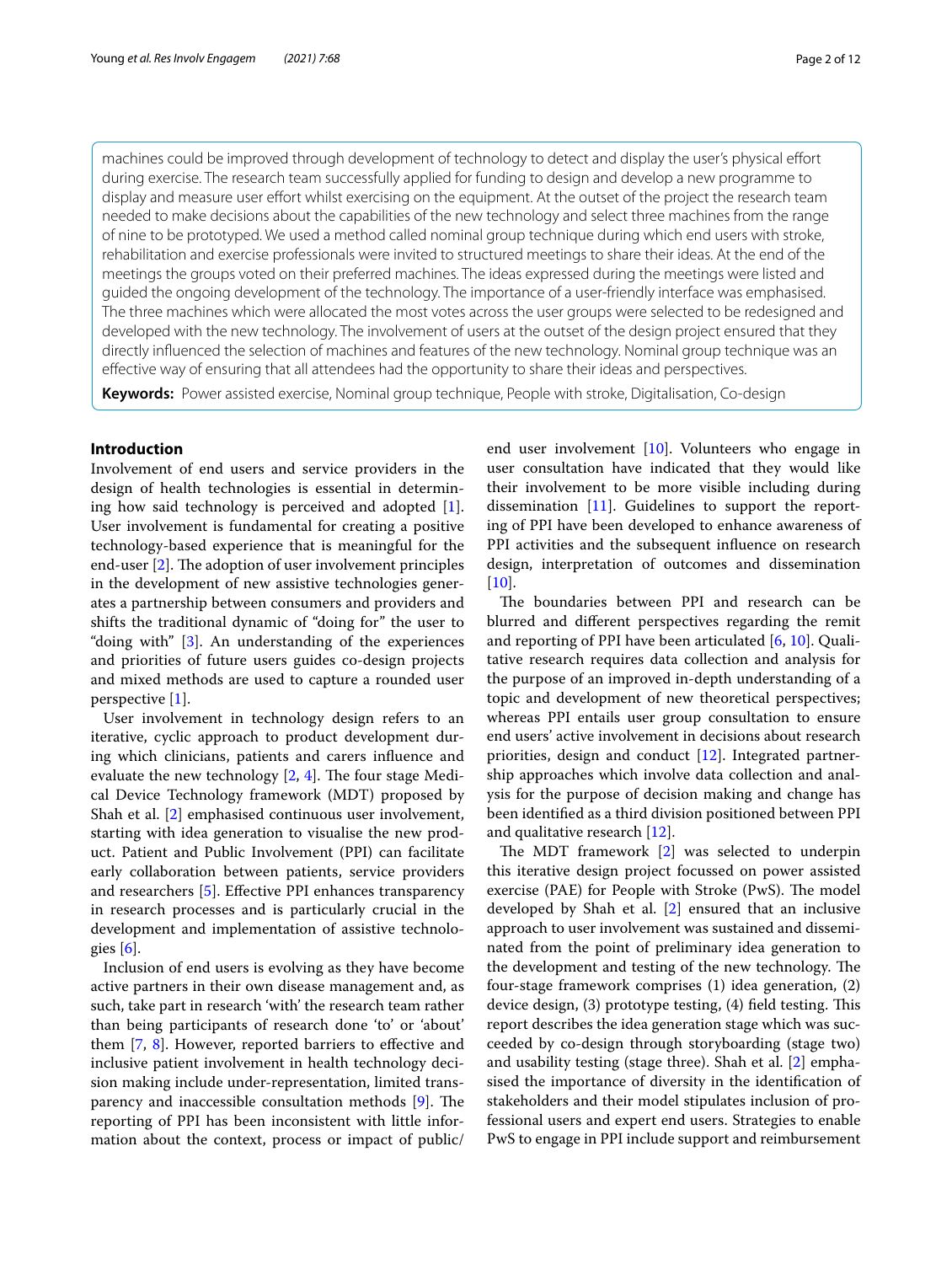for travel, tiered levels of involvement and dedicated professional support to manage challenges associated with communication and concentration [[13\]](#page-10-12).

# **Power assisted exercise for people with stroke**

People with limited mobility following stroke experience difficulty in accessing conventional exercise interventions and are under-represented in the growing body of evidence informing exercise for PwS [\[14\]](#page-10-13). PAE machines are accessible and acceptable for people with complex neurological impairment and limited mobility following stroke; the multi-directional, global movement patterns facilitated by the equipment are associated with improved mobility and user independence [[15](#page-10-14)]. Users need to have independent sitting balance and be able to process brief instructions or demonstration to use the equipment safely  $[15]$  $[15]$ .

Guidance on exercise interventions for PwS stipulate specifc parameters for aerobic conditioning and resistance training to optimise physiological response [\[16](#page-10-15)]. PAE machines offer varied speed settings but the duration and intensity of exercise is not based upon the exercise prescription detailed in published guidelines [\[16](#page-10-15)]. Furthermore, the existing software does not measure or quantify the physical effort generated by the user. Realtime feedback during exercise has been associated with physical improvements amongst PwS [[17](#page-10-16)]. Digitalisation of rehabilitation interventions creates the opportunity to optimise performance feedback and the potential to introduce cloud-based rehabilitation and monitoring [[18\]](#page-10-17). Advancement of PAE to align the training stimulus with published guidelines for individual users and generate digitised biofeedback on user efort is currently being explored through a proof of concept co-design project. Resource planning at the outset of the project required the research team to select three priority machines from a range of nine to establish the proof of feasibility of the proposed technology. This paper reports on a user involvement exercise which aimed to capture the perspectives of service providers and PwS and rank the nine machines according to user preference during the planning phase of the project.

## **Nominal group technique**

Nominal group technique (NGT) is a consensus method which incorporates idea generation and collection, ordered group discussion and anonymous ranking of preference through voucher allocation by individual members [\[11](#page-10-10)]. NGT is a formal consensus development method based on structured group discussion; the method prevents individual participants from controlling the discussion and ensures all groups members have the opportunity to share their suggestions and opinions [\[19](#page-11-0)].

It aims to achieve agreement or convergence of opinion around a particular topic and gauge the strength of that convergence and may be applied to determine priorities [[20\]](#page-11-1).

NGT is well suited to user involvement as it promotes equal representation from all participants through chaired discussion and vote counting  $[11]$  $[11]$ . The translation of NGT fndings into the preliminary phases of codesign projects ensures meaningful representation of the user perspective [[19\]](#page-11-0). NGT has been applied previously to obtain views and gain consensus on interventions for supporting PwS and is an accessible method for participants with communication impairment which is experienced by one third of the stroke population [[21](#page-11-2)[–23](#page-11-3)]. NGT is particularly useful where participants are likely to have diverse views on a subject or where limited research evidence is available [\[20](#page-11-1)].

## **Aims**

The aims of the NGT process were to capture the user perspective of the proposed digitalisation of PAE equipment for PwS, identify and categorise priority design features and select three specifc machines for prototype development.

# **Methods**

# **PPI framework**

Tritter [[24\]](#page-11-4) created a framework for conceptualising PPI which identifed direct or indirect; individual or collective; and reactive or proactive models of involvement. The model of PPI adopted through this application of NGT was collective, direct and proactive as it captured a group perspective to shape and infuence the focus of the proposed project. PwS, exercise scientists, rehabilitation experts and researchers came together to determine machine selection and priority design features for the advanced equipment. An ethos of collaboration was promoted through the chaired and structured discussion integral to NGT and the use of anonymous votes to determine machine selection. Separate sessions were scheduled for the professional user (PU) group and expert user (EU) group to ensure an honest exchange of opinion between the PU group and optimise empowerment amongst the EU group [[2,](#page-10-1) [13](#page-10-12)].

# **NGT members**

At the outset of the project, a team of experts was identifed to ensure representation from PwS, health care services and academia. To be considered for invitation to the PU meeting, expertise in either stroke rehabilitation, clinical exercise prescription or PAE equipment was required. Seven experts employed by the host institution comprising four physiotherapists and three exercise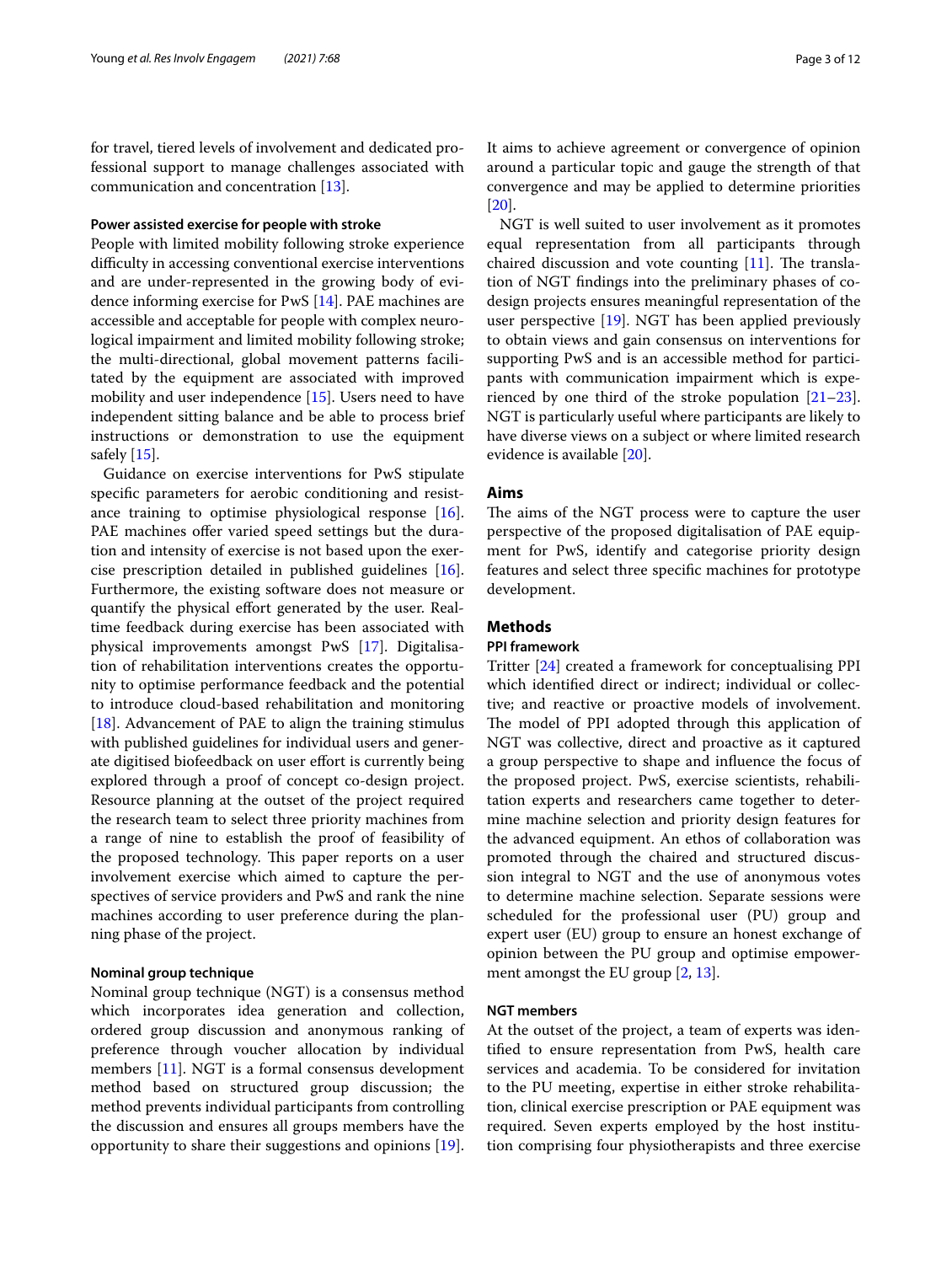scientists were invited to the PU meeting**.** To be considered for invitation to the EU meeting, service users were required to have a diagnosis of stroke and experience of using PAE equipment. Five members of the service user group at the host institution who met this criterion were identified and invited to the EU meeting. The NGT meetings were chaired by the frst author (RY) who is a research physiotherapist and directly supported by a Professor of Rehabilitation (KS). In addition, a specialist neurological physiotherapist (HL) with experience of qualitative research methods for PwS supported the EU meeting to facilitate communication and inclusion of all attendees [\[13\]](#page-10-12).

## **Ethical considerations**

An ethically conscious approach was adopted throughout the NGT sessions held with the PU and EU groups [\[5](#page-10-4)]. Ethics committee approval was not required as the remit of this activity was PPI to facilitate user involvement at the outset of the programme. Written information about the meeting was circulated to potential attendees two weeks in advance. Signed permission was obtained from all attending NGT members which included authorisation to audio record the event and publish findings. The users involved in the NGT meetings were made aware that they could withdraw their contribution during or up to one week following the meeting to allow time for refection upon the session and their contribution.

#### **Meeting format**

The NGT meetings took place in accessible seminar rooms at the host institution. Transport was provided for attendees of the EU event and travel costs were reimbursed for attendees of the PU event [[13\]](#page-10-12). Ground rules and objectives were communicated at the outset to set the tone of the session and promote a shared understanding of its context. The meeting addressed two questions and followed a structured format which comprised individual ideas generation in silence (written down), sharing one by one from each participant until no further ideas remained unsaid, structured discussion as a group to allow ideas to group into themes and individual voting (Table [1](#page-3-0)). The technique prevents individual participants from controlling the discussion and ensures all groups members have the opportunity to share their suggestions and opinions  $[19]$ . The events were recorded on an Olympus WS-811 Dictaphone and feld notes were retained for analysis.

#### **Analysis**

As this was a PPI activity rather than primary research, the intention was to summarise and categorise the ideas shared in response to the questions posed rather than to generate new theories or perspectives. The audio recordings were transcribed verbatim and the written lists generated by participants were copied into the transcription. The first author  $(RY)$  familiarised herself with the content through repeated reading and note taking.

Key stages which underpin qualitative content analysis were adopted to interpret and organise the information captured during the NGT events [[25,](#page-11-5) [26](#page-11-6)]. Two rehabilitation experts from health care services (KB, GC) were identifed to support the lead author (RY) in the organisation and categorisation of the transcripts. The three analysts independently coded and categorised the content of the transcripts. The interpretation and categorisation of the transcripts remained close to the manifest content to ensure a concrete rather than abstracted interpretation of the written and verbal suggestions [\[26\]](#page-11-6). Alignment of content back to the topics which had emerged during step fve of the events ensured that the interpretation and categorisation of the transcripts remained close to the priorities emphasised by the NGT event attendees. Discussion between the analysts led to agreement upon four domains  $[27]$  $[27]$ . The content of the domains was tabulated

<span id="page-3-0"></span>

|  |  |  |  |  |  |  | Table 1 Nominal group steps common across both meetings |
|--|--|--|--|--|--|--|---------------------------------------------------------|
|--|--|--|--|--|--|--|---------------------------------------------------------|

| Step  | <b>Activity</b>                                                                                                                                                                                                                                                         |
|-------|-------------------------------------------------------------------------------------------------------------------------------------------------------------------------------------------------------------------------------------------------------------------------|
| One   | Introductions, NGT objectives and ground rules. Summary of the nine machines presented by lead author through PowerPoint software                                                                                                                                       |
| Two   | <b>Question one:</b> 'What does an assistive exercise machine need to do to allow the person with stroke to engage in exercise?'                                                                                                                                        |
| Three | Attendees write their list of ideas in silence                                                                                                                                                                                                                          |
| Four  | Attendees invited in turn to share aloud their ideas, taking it in turns to offer one idea at a time from their written list until all the ideas were<br>shared. Field notes documented on flipchart by RY                                                              |
| Five  | Group discussion and merging of topics                                                                                                                                                                                                                                  |
| Six   | <b>Question two:</b> 'Which machines would you prioritise for use with PwS?'                                                                                                                                                                                            |
| Seven | Attendees consider their options in silence                                                                                                                                                                                                                             |
| Eight | Attendees provided with 10 vouchers each. They were asked to allocate the vouchers across any number of machines and can indicate<br>strength of preference through number of vouchers allocated. The machines were represented on A4 photographs laid out on the table |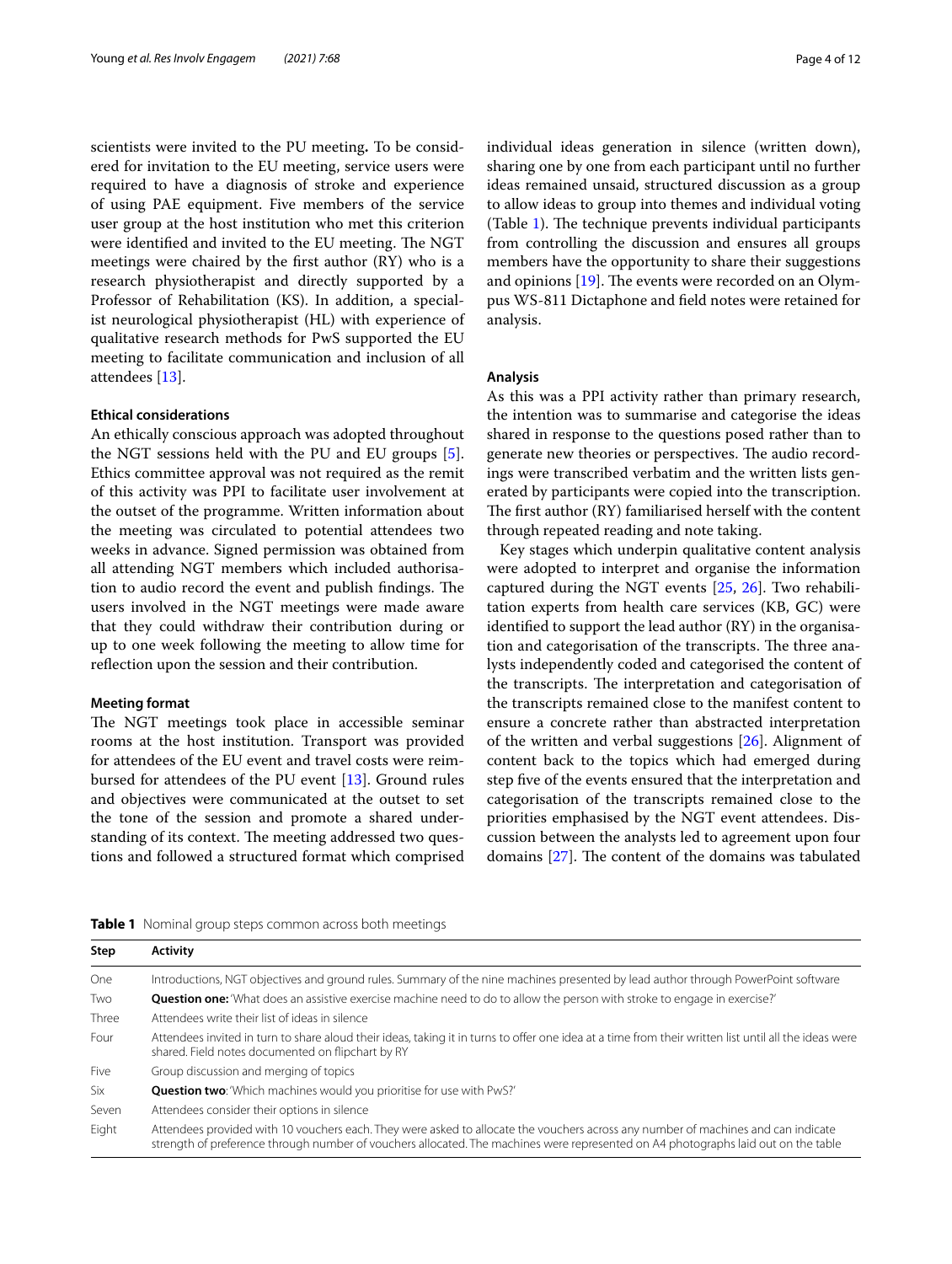with columns to represent the perspectives articulated by the PU and EU groups respectively.

The number of votes allocated to each machine were counted and recorded by RY at the end of each event. The count from the EU group  $(n=3)$  was adjusted through multiplication to equalise with the proportion of votes from the PU  $(n=6)$  group. The top three preferred machines were determined by the highest total count.

# **Results**

# **Membership of the professional user meeting**

Six out of seven invited experts in rehabilitation or exercise science attended the PU meeting. The PU group included a clinical physiotherapist, research physiotherapist, a higher degree physiotherapy graduate with a specialist interest in PAE and three exercise scientists with expertise in physiology, muscular performance and clini-cal populations (Table [2\)](#page-4-0). The Managing Director of the PAE equipment manufacturer attended the meeting to answer any queries, observe the discussion and capture insight into the perspectives of the invited experts.

#### **Membership of the expert user meeting**

Three out of five invited service users with a diagnosis of stroke and experience of using PAE machines attended the EU meeting. The three attendees of the EU meeting were female with one-sided weakness following stroke. Detail regarding experience of PAE is detailed in Table [3](#page-4-1).

# <span id="page-4-0"></span>**Table 2** PU attendees

#### **Group discussion**

Four content domains were identifed through analysis of the written notes and transcripts captured during steps tree, four and five of the NGT meetings. These were; (1) software and interface, (2) exercise programme, (3) machine and accessories, and (4) setting and service. The features suggested by the expert groups associated with each of these categories are detailed in Table [4.](#page-5-0) Priorities identifed across both groups are indicated in bold font.

# **Software and interface**

This domain summarised the content relevant to the suggested features, functionality and aesthetics of the user interface to enable the user to engage in programme selection and receive feedback on their exercise performance. There were two subcategories; (a) interface and (b) measurement of performance.

## **Interface**

A user-friendly visual platform for the software was prioritised by both expert groups and the EU attendees highlighted the need to be able to reach the interface from either the right or left side. The PU group emphasised the importance of a fun and motivating interface using twenty-frst century technology, and potential for gamifcation of exercise through the interface.

#### **Measurement of performance**

Comparison of performance between sessions was identifed as a priority feature by both groups. Amongst the

| Attendee I.D    | Profession         | Longevity of<br>experience (years) | Gender identity | <b>Specialist interest</b>                 | Highest<br>qualification |  |  |
|-----------------|--------------------|------------------------------------|-----------------|--------------------------------------------|--------------------------|--|--|
| P1              | Physiotherapist    | 19                                 | Female          | Neurological rehabilitation and technology | <b>MSc</b>               |  |  |
| P <sub>2</sub>  | Physiotherapist    |                                    | Female          | Rehabilitation and PAF                     | <b>MSc</b>               |  |  |
| P <sub>3</sub>  | Physiotherapist    | 29                                 | Female          | Neurological rehabilitation                | <b>MSc</b>               |  |  |
| ES1             | Exercise scientist | 18                                 | Male            | Physical activity for special populations  | PhD                      |  |  |
| ES <sub>2</sub> | Exercise scientist | 10                                 | Male            | Clinical exercise physiology               | PhD                      |  |  |
| ES <sub>3</sub> | Exercise scientist | 11                                 | Male            | Neuromuscular physiology                   | PhD                      |  |  |

#### <span id="page-4-1"></span>**Table 3** EU attendees

| <b>Attendee</b><br>number | Age | Time since<br>stroke (years) | <b>Gender identity</b> | <b>Impairment</b>                | <b>Functional</b><br>ambulation<br>category | <b>Experience of PAE</b>                  |
|---------------------------|-----|------------------------------|------------------------|----------------------------------|---------------------------------------------|-------------------------------------------|
| F1                        | 76  |                              | Female                 | Left hemiparesis                 | 2/5                                         | session per week for previous 6 months    |
| F <sub>2</sub>            | 67  |                              | Female                 | Right hemiparesis<br>and aphasia | 3/5                                         | 2 sessions per week for previous 6 months |
| F <sub>3</sub>            | 56  | 4                            | Female                 | Left hemiparesis                 | 4/5                                         | 2 sessions per week for previous 6 months |
|                           |     |                              |                        |                                  |                                             |                                           |

*PAE* power assisted exercise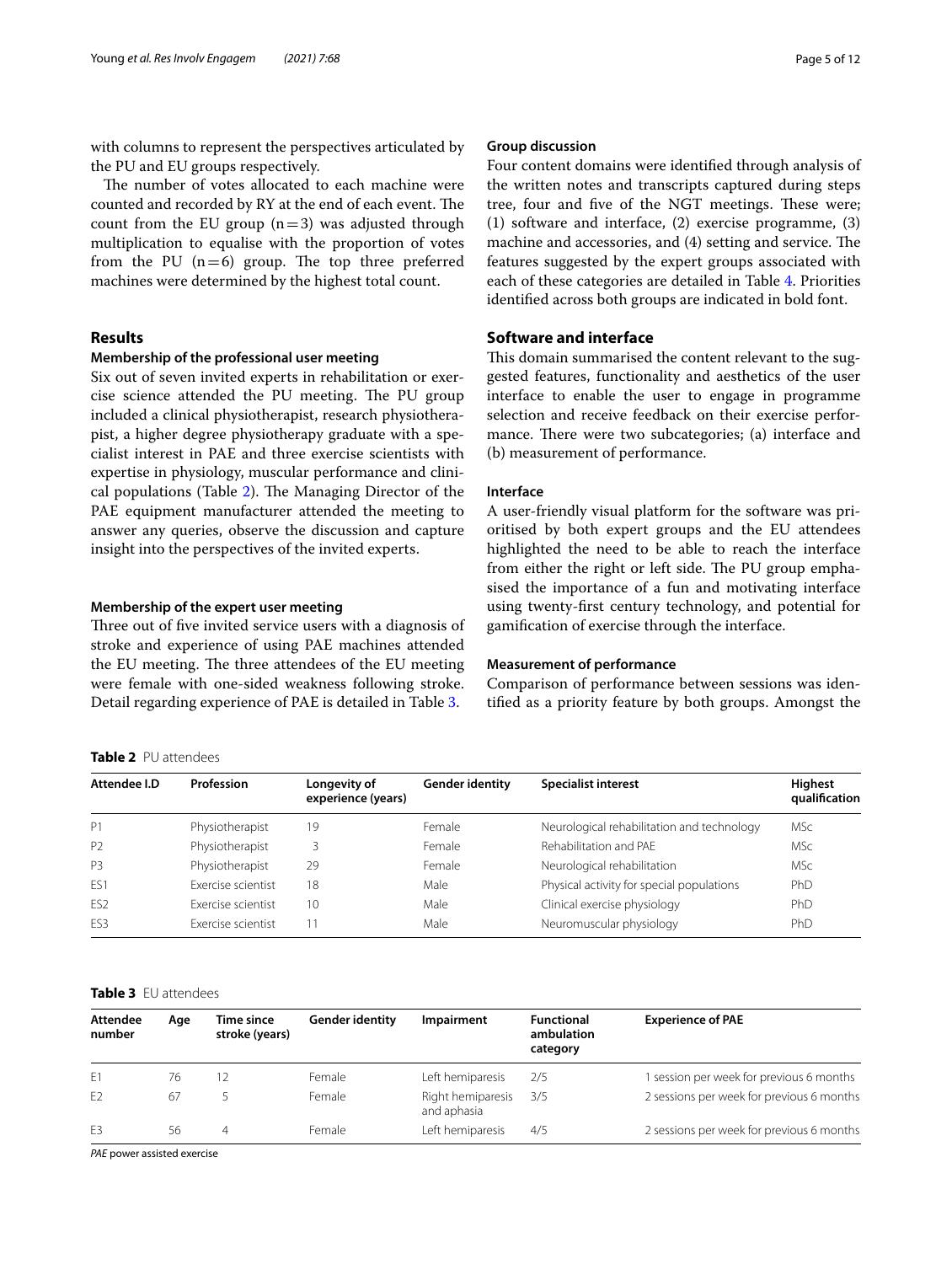# <span id="page-5-0"></span>**Table 4** Features for PAE suggested by the expert groups (bold font indicates PU and EU priority)

|              | Category                | Subcategory          | <b>PU priority</b>                                                                                                                                                                                        | <b>EU priority</b>                                                                                                                                                                   |
|--------------|-------------------------|----------------------|-----------------------------------------------------------------------------------------------------------------------------------------------------------------------------------------------------------|--------------------------------------------------------------------------------------------------------------------------------------------------------------------------------------|
| Four domaims | Software and interface  | Interface            | <b>User friendly</b><br>Clear visual display<br>Fun and motivating<br>Gamification<br>Demonstration video                                                                                                 | <b>User friendly</b><br>Clear visual display<br>Easy to reach                                                                                                                        |
|              |                         | Feedback             | Inter-session comparison<br>Meaningful<br><b>Individualised</b><br>Watts and power generated<br>Heart rate monitoring<br>Symmetry of effort<br>Baseline comparison                                        | Inter-session comparison<br>Meaningful<br><b>Individualised</b><br>Sensitive to small effort<br>Accurate and continuous<br>Generate digital record<br>Calculated calorie expenditure |
|              | Exercise programme      | Movement             | <b>Functional and efficient</b><br>Simple patterns<br><b>Goal orientated</b><br>Adjustable speed<br><b>Reciprocal movement</b><br>Machine initiated<br>Optimal limb alignment<br>Resisted movement option | <b>Functional and efficient</b><br>Simple patterns<br><b>Goal orientated</b><br>Adjustable speed<br><b>Reciprocal movement</b><br>Multiple movements                                 |
|              |                         | Physiological demand | Improve motor control<br>Soft tissue stretch<br><b>Decrease hypertonicity</b><br>Physiological overload<br>Cross education<br>Eccentric and concentric<br>Aerobic demand<br>Progressive trajectory        | Improve motor control<br>Soft tissue stretch<br><b>Decrease hypertonicity</b><br>Manageable duration                                                                                 |
|              | Machine and accessories | Accessibility        | Safe transfer on and off<br>Hemiplegia friendly<br>Fits with transfer aid equipment                                                                                                                       | Safe transfer on and off<br>Reachable components<br>Able to access independently<br>Height adjustable                                                                                |
|              |                         | Accessories          | Bespoke limb support<br>Quick release components                                                                                                                                                          | Bespoke limb support<br>Quick release components<br>Secure walking aid storage<br>Reach bar to secure balance                                                                        |
|              | Setting and service     | Team                 | Good knowledge of equipment<br>Ability to educate users<br>Ability to support goal setting<br>Ability to manage expectations                                                                              | Good knowledge of equipment<br>Available to help<br>Understand movement patterns<br>Understand limited mobility                                                                      |
|              |                         | Environment          | <b>Client centred service</b><br>Social and peer support                                                                                                                                                  | <b>Client centred service</b><br>Integrated therapy service                                                                                                                          |

*PU* professional user

*EU* expert user

PU group, the exercise scientists emphasised the importance of inter-session comparison and identifed several options for units of measurement including watts, power, range of movement, heart rate and calorie expenditure. However, it was acknowledged that values such as watts and power may not be meaningful to end-users. The EU group also identifed the potential value of inter-session comparison;

*If there was something that kept…nowadays you would expect something computerised, technology. You'd log in …. it would have kept the data for you. Week by week. (E2).*

The physiotherapists in the PU group specifically emphasised the potential value of feedback on symmetry in terms of the efort detected from the right and left side.

# **Exercise programme**

This domain encompassed the exercise stimulus created by the machine and the exercise programme relayed through the interface. There were two subcategories; (a) movement stimulus and (b) physiological demand.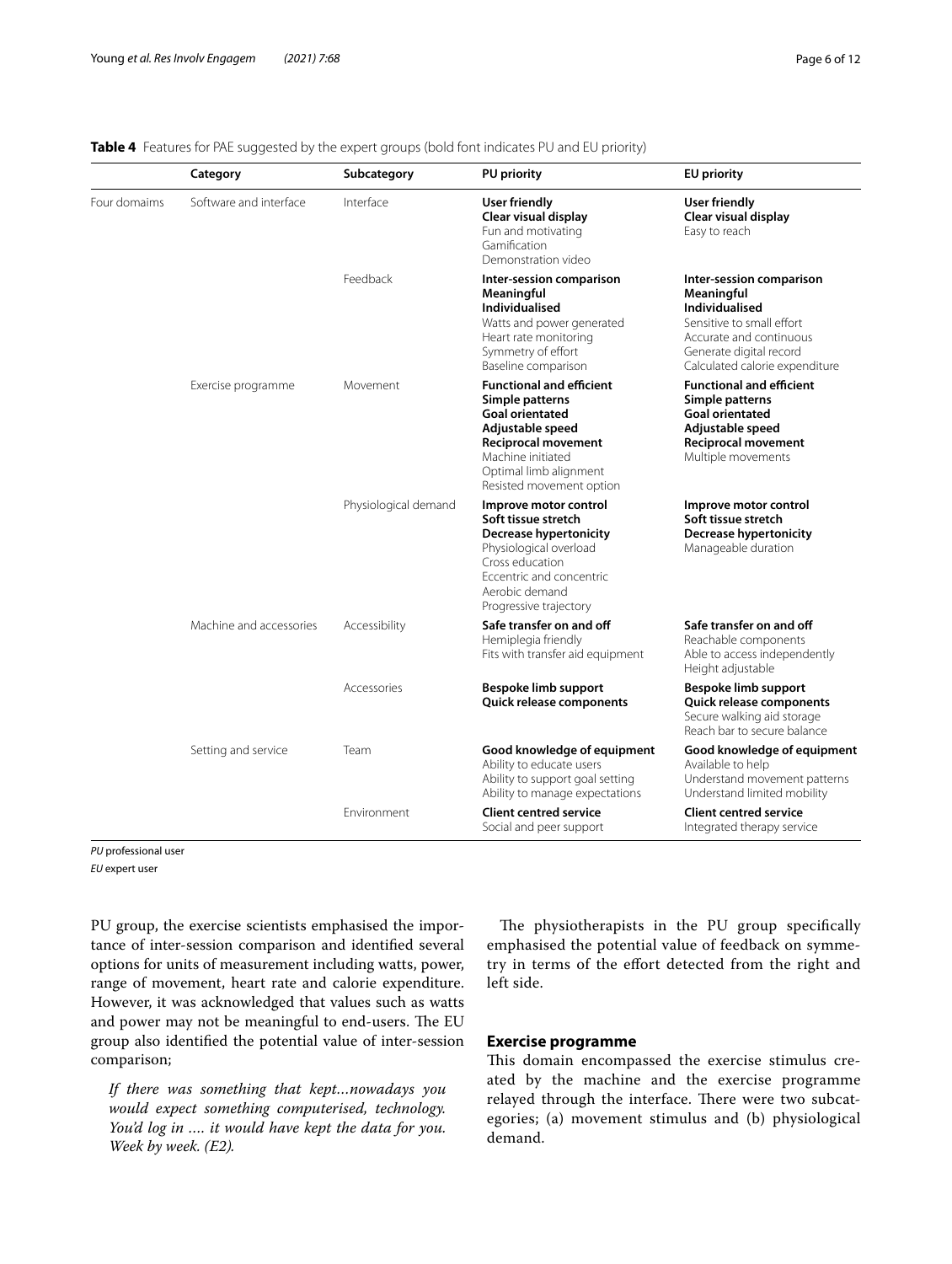#### **Movement stimulus**

Functional, simple and efficient patterns of assisted movement were prioritised by both expert groups. The physiotherapists in the PU group and EU members highlighted the importance of machine-initiated movement for people with neurological impairment and suggested that the perfect machine would facilitate good alignment and direction of movement. The physiotherapists in the PU group and EU attendees identifed reduced muscle tightness and tone as desired response to the exercise programme.

The machines need to be encouraging me to focus on *extension because obviously fexion is like, well I do it far more than I want to…. I would like to see that refected in the way that the machines work, and record the efort so you could actually do more of that which I want to do, not this (indicates fexion) because I do that plenty. (E3).*

The exercise scientists suggested that the option to progress from assisted to resisted movement would be an additional asset to align with overload principle of training whereby the physical challenge is incremented to promote improved strength and fitness. The PU group identified those machines which assisted trunk movement as important as they enabled a stretch which would not be possible to achieve independently.

*Well that one (side bend stepper) did so much, I was so thrilled with it that I said could she put it on for a couple minutes more? Because, from my physio, I know that my back needs stretching. Because otherwise the muscles just tighten up. (E1).*

# **Physiological demand**

The attendees of the PU group emphasised the importance of creating physiological overload through progressive levels of physical challenge to stimulate adaptation to the demand of the exercise. Improvements in various aspects of muscular performance were specifcally highlighted by the exercise scientists, alongside the option to adapt the target intensity according to fuctuations in user wellbeing;

"There needs to be options for progression and regres*sion," (ES2)… "Yes, so not because you can't be bothered today but if they've got other issues and comorbidities and today is a bad day but they still want to be able to exercise." (P1).*

# **Machine and accessories**

This domain was emphasised more by the EU group; although the PU group also highlighted the importance of safe and accessible machines. This domain is subdivided into two categories; (a) accessibility and (b) features and accessories.

# **Accessibility**

The importance of being able to safely transition on and off the machines with minimal assistance was emphasised by both groups. The physiotherapists in the PU group specifcally suggested equal access from either side and safety features to minimise risk of injury. The EU group wanted the machines to be height adjustable, to enable easier mount and dismount from the seated equipment.

*I'm only fve foot two inch, I need a step to get on some of the machines, getting on can feel like a workout in itself. (E3).*

# **Features and accessories**

Bespoke support structures for the limbs, hands and feet were suggested by both groups alongside the importance of user-friendly, removable attachments for the limbs. The physiotherapists from the PU group emphasised the need for efective support of posture and alignment. Additional features suggested by the EU group included secure walking aid storage and a reach bar to enable users to secure their balance whilst mounting and dismounting the equipment.

# **Setting and service**

Attendees of both groups indicated the importance of types of setting and service where PAE for PwS may be ofered and another category emerged as a result: (a) team and (b) environment.

#### **Team**

Both groups identifed the importance of a skilled team to support users during their programme of PAE. Essential skills of a service provider team identifed by the EU group included knowledge of the machines, movement patterns and the availability of staf or volunteers to provide assistance when required. The PU group identified the ability to educate, provide reassurance and support realistic goals.

#### **Environment**

A client centred service which was adapted to the needs of each individual was highlighted as important by both groups.

*Well, sometimes, the helpers come to help me, and I've fnished on one machine and they want to go straight onto the next…and I say I'm sorry, I've got to rest for a minute. Because I can't rush from one*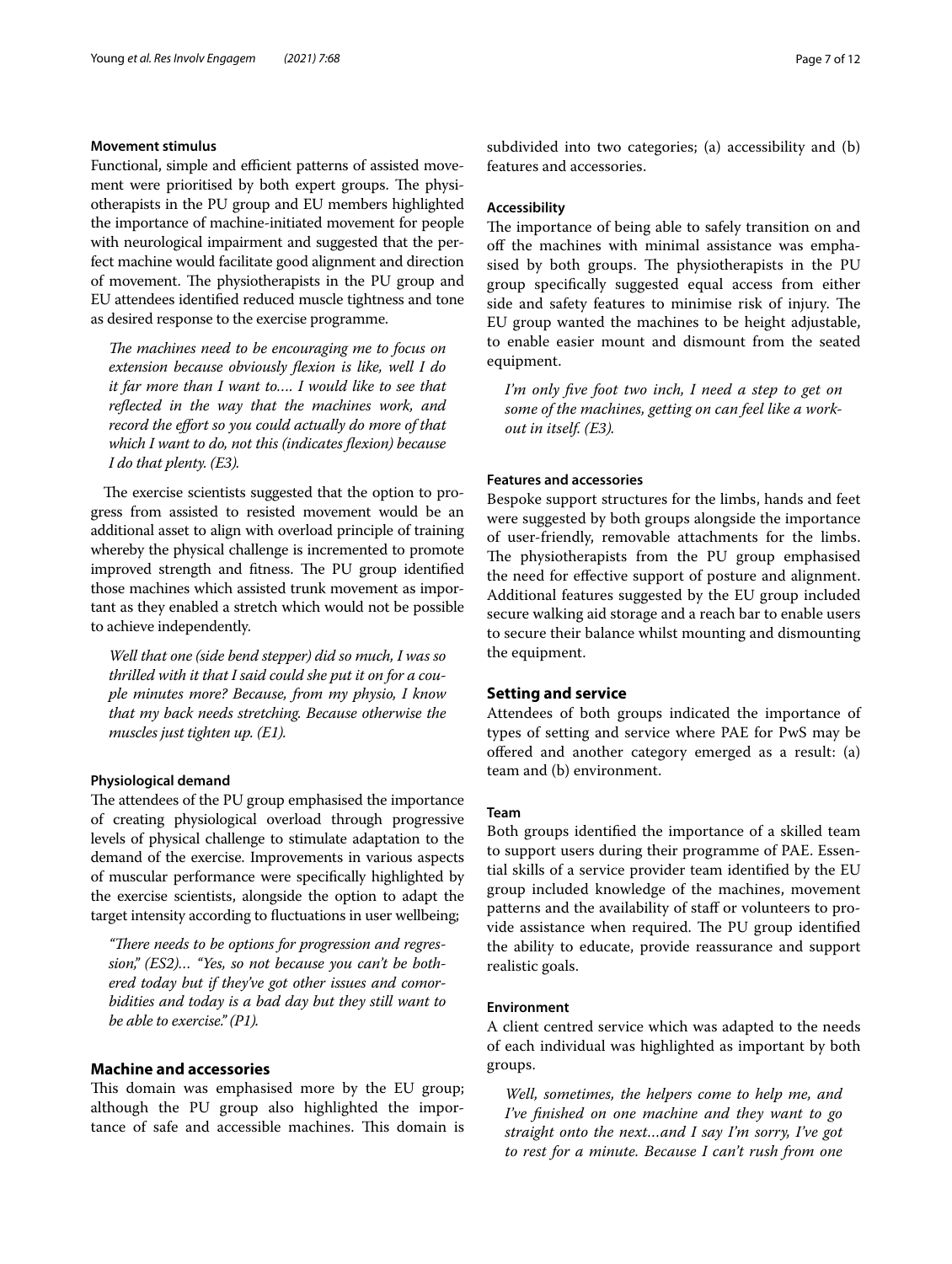*thing to another. I need the time to get around. And then I'm aware that someone else is obviously waiting for your machine. (E1).*

The EU group also identified the value of the physiotherapy led guidance when using PAE machines. The PU group emphasised the importance of social and peer support in exercise venues and the creation of an atmosphere which facilitates the development of friendships between users.

## **Machine preferences**

The anonymised machine preferences indicated by vouchers placed on a photograph of each machine were recorded and the votes from the EU  $(n=3)$  group were multiplied twofold to ensure equal representation of machine preference with the PU group  $(n=6)$ . The three most popular machines were the Cross Cycle (23), Chest and Legs (22) and the Rotatory Torso (18). The least popular machines were the Tummy Crunch (4) and Seated Abductor (4).

The Side Bend Stepper was most popular amongst the EU group, gaining 7 out of the total 30 tokens available. However, only 3 tokens were placed on this machine from the PU group making it the fourth ranked machine overall. All nine machines gained a minimum of two tokens from the EU group whereas the Tummy Crunch and Seated Abductor gained no tokens from the PU group. The machines which predominantly assist limb movement gained the majority of votes from the PU group in contrast to the user by experience group who indicated more preference for those machines which assist movement of the trunk. The ranking of machines is displayed in Table [5](#page-8-0).

# **Discussion**

The use of NGT methods generated novel ideas linked to the question and provided a focus for understanding user priorities at the outset of the co-design project. The NGT method elicited a list of suggested features to enhance the equipment and structured group discussion captured the importance of an individualised, science informed exercise programme. Expert consensus enabled the selection of three specifc machines through token placement and ranking. The value of a motivating and progressive PAE programme which can be used independently was articulated by both expert groups. Areas of convergence between the expert groups were identifed.

## **Value of diverse user involvement**

The features associated with the proposed PAE programme combine elements of exercise training and therapeutic rehabilitation. The exercise scientists emphasised the training overload principle to elicit a physiological response; whereas the physiotherapists and EU group discussed the value of efficient, goal oriented, reciprocal movement patterns. The range of priorities expressed illustrated the value of consultation with diverse experts in the preliminary phase of the co-design project. Published exercise guidelines for PwS have focussed on improvements in aerobic capacity and muscular perfor-mance [\[16](#page-10-15)]; whereas physical rehabilitation for PwS has prioritised quality of movement and functional recovery [\[28\]](#page-11-8). Assisted exercise enhances motor recovery and improves aerobic capacity for PwS [\[29](#page-11-9)] and therefore may bridge the historical gap which has existed between exercise and rehabilitation perspectives.

# **Embracing a digitalised future**

The introduction of assistive technologies in rehabilitation has the potential to enable users to gain empowerment over their recovery and move towards a therapist-directed rather than therapist-dependent rehabilitation programme. Both expert groups emphasised the importance of a user-friendly interface which can be operated independently by the end user. Prioritised suggestions included motivational features, graded progression and real time feedback. Previous exploration of home-based technology through co-design with PwS also highlighted the value of user feedback, motivational gamifcation and independent use [[1\]](#page-10-0).

Assistive technologies may be perceived as detached and impersonal  $[30]$  $[30]$ , the importance of an individualised user experience was articulated during the group discussions. In the context of PAE, an individualised user experience would facilitate the user to develop a bespoke relationship with the interface to enable an adaptable, goal-oriented exercise experience and access personalised digital information regarding progress and achievements. The emotional response triggered by interaction with technology may be infuenced by the product's quality, function and individual meaning [[1\]](#page-10-0). Customizable health technologies matched to the users' needs and preferences has been identifed as a priority [\[30\]](#page-11-10).

Both groups embraced the prospect of a digitalised programme able to generate a numerical record of performance and achievement. The digitalisation of user data can enable remote supervision of rehabilitation programmes by healthcare professionals [[1\]](#page-10-0). However, a recent study to introduce wearable technologies to monitor activity amongst exercise referral scheme participants was abandoned due to poor recruitment and retention [[31\]](#page-11-11). Achieving the required balance between support, supervision and monitoring amongst older adults has been identifed as a challenge by physiotherapists; individualised behaviour change interventions integrated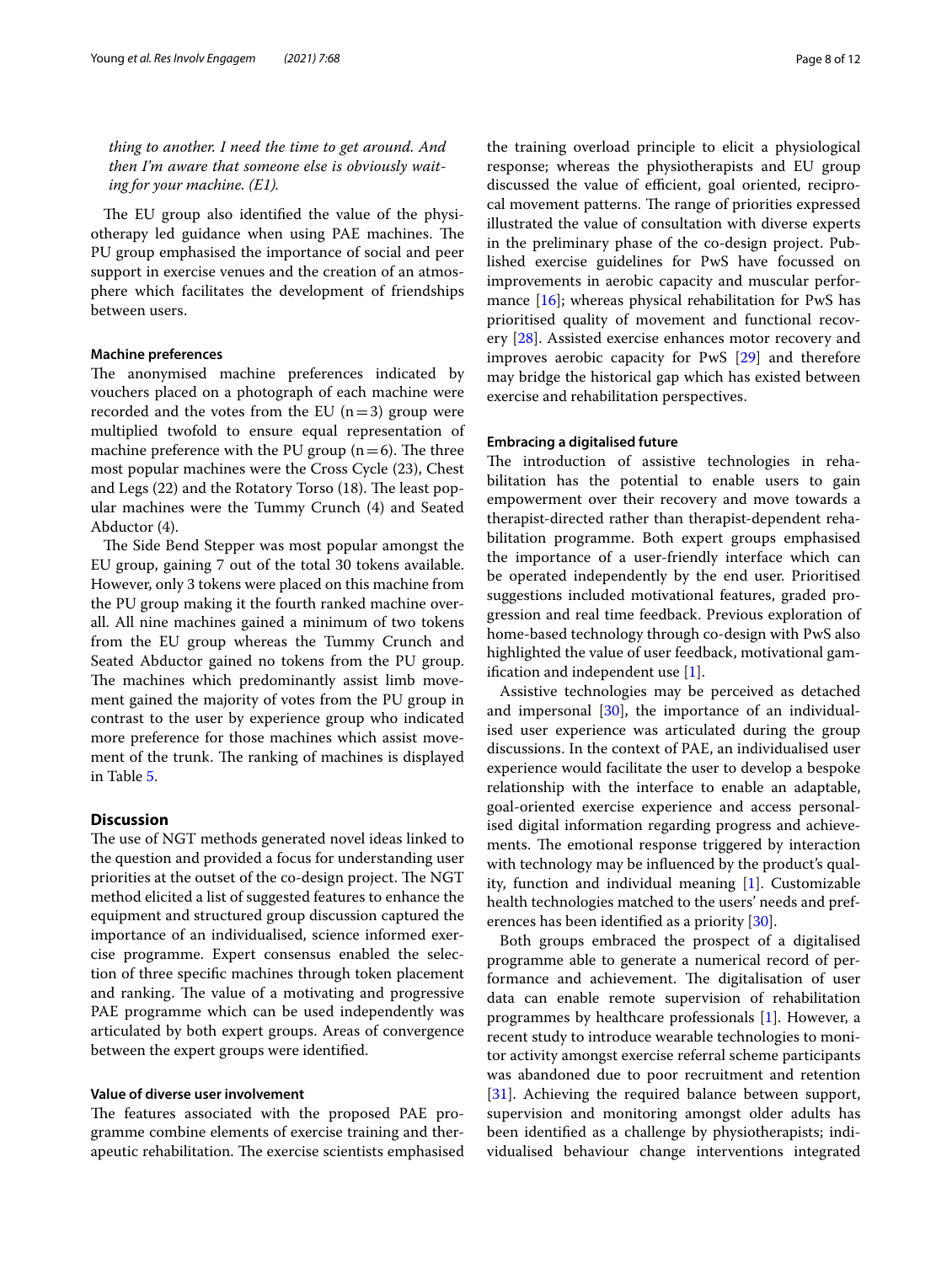# <span id="page-8-0"></span>**Table 5** Voucher allocation per machine

| <b>Machine and action</b>                                                                              | Image | <b>Token</b><br>allocation PU<br>group | <b>Token allocation</b><br>$(x 2)$ EU group | Ranking        |
|--------------------------------------------------------------------------------------------------------|-------|----------------------------------------|---------------------------------------------|----------------|
| Cross cycle<br>Pedalling motion of legs and combined flexion extension of the arms                     |       | 17                                     | 3(6)                                        | $\mathbf{1}$   |
| <b>Chest and legs</b><br>Bimanual flexion and extension of legs and arms                               |       | 14                                     | 4(8)                                        | $\overline{2}$ |
| <b>Rotatory torso</b><br>Rotation of the trunk with shoulders and pelvis moving in opposite directions |       | 8                                      | 5(10)                                       | 3              |
| <b>Seated climber</b><br>Stepping action of legs and alternate reach upwards with arms                 |       | 11                                     | 2(4)                                        | $\overline{4}$ |
| Side bend stepper<br>Lateral flexion of the trunk and stepping action with legs                        |       | $\mathsf 3$                            | 7(14)                                       | 5              |
| Ab pullover<br>Elevation of upper limbs, flexion of trunk and hips                                     |       | 5                                      | 2(4)                                        | 6              |
| Tricep dip leg curl<br>Extension of elbows and flexion of the knees                                    |       | $\overline{2}$                         | 3(6)                                        | $\overline{7}$ |
| Tummy crunch<br>Flexion of the trunk and hips                                                          |       | $\mathbf 0$                            | 2(4)                                        | 8              |
| Seated abductor<br>Horizontal abduction and adduction of shoulders and hips                            |       | $\mathbf 0$                            | 2(4)                                        | 8              |

with exercise prescription may enhance retention and reported experience [\[32](#page-11-12)].

# **Service and setting**

Discussion regarding the setting and service was initiated by attendees during both NGT events. Attendees of the expert groups envisaged a client centred, accessible facility operated by knowledgeable staf. PwS have reported perceived improvement in physical performance and participation associated with venue-based exercise [\[33](#page-11-13)], although leisure service providers have reported feeling under-confdent with the stroke population due to challenges associated with their ability to access standard exercise equipment [[34\]](#page-11-14). Assisted exercise programmes have been reported as acceptable and feasible for PwS in leisure settings and, for some participants, represented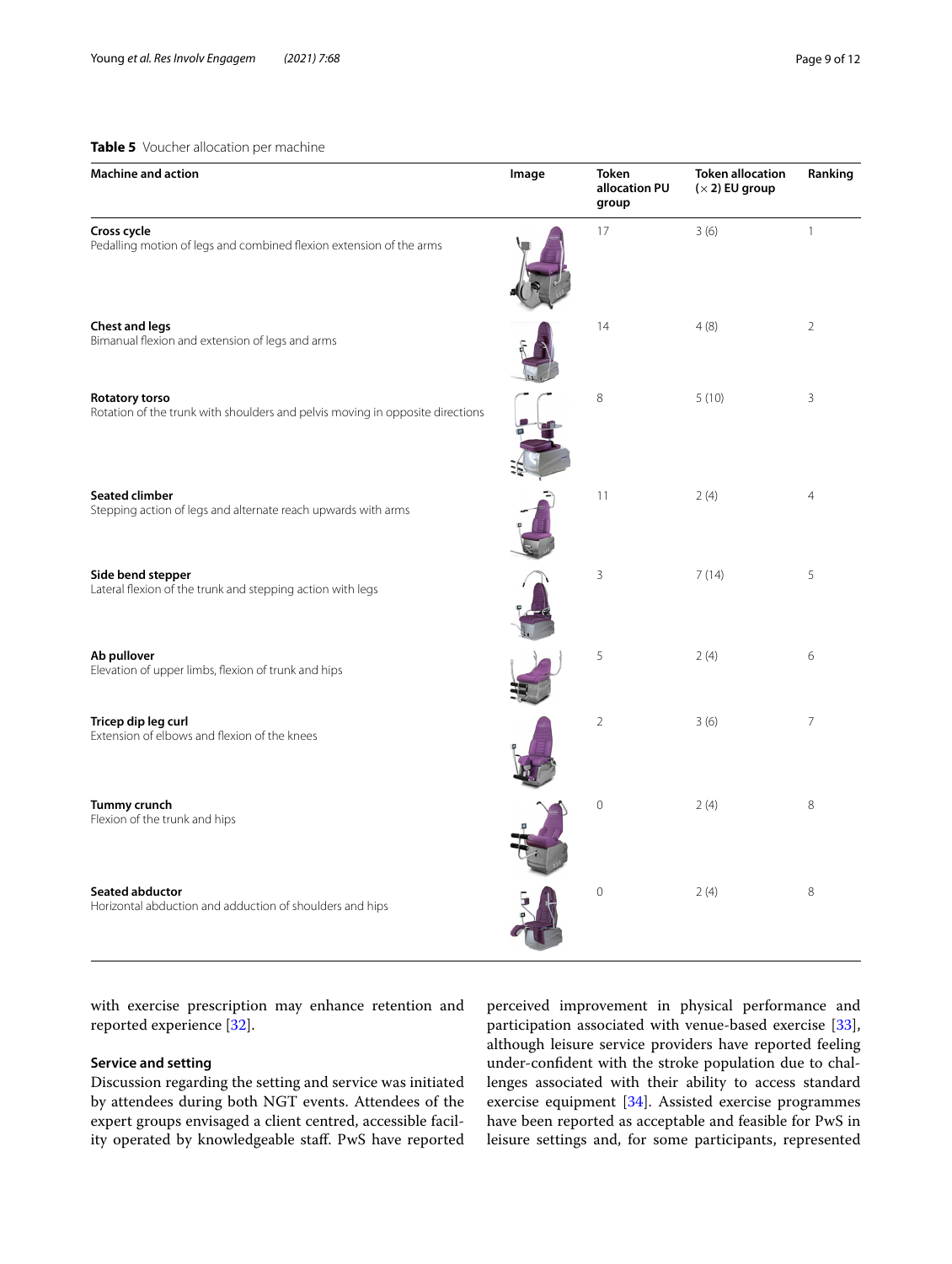a stepping stone towards the use of conventional equipment [\[35](#page-11-15)].

#### **Preferences**

The preferences shared by the members of the NGT enabled the selection of three machines from a range of nine to be prioritised for technological advancement. The EU group were all regular users of the range of equipment and their preference pattern suggested a level of appreciation for all nine machines in comparison to the PU group who indicated a greater preference for the machines which predominantly assisted limb movement. Our fndings indicated that the EU group valued those machines which assist trunk movement and this highlighted the importance of capturing the perspective of the end user in decision making [[12](#page-10-11)]. Trunk control is an important predictor of mobility following stroke [[36](#page-11-16)] and assistive interventions have been previously recom-mended to address deficits in trunk movement [[37\]](#page-11-17). The PU group expressed a preference for those machines which more closely resemble conventional gym equipment. The three prioritised machines include a combination of conventional and novel models, representing the views of all stakeholders. This divergence in opinion emphasised the importance of user involvement; continued engagement with PU and EU representatives will be sustained throughout the programme of research.

# **Application of nominal group technique to Patient Public Involvement**

This user involvement report has shown the importance of early stakeholder engagement at the outset of a programme of research aimed at improving PAE for PwS. Historically, the way in which PPI has been conducted has been criticised as being tokenistic and professional led [[9](#page-10-8)]. NGT has been previously implemented in PPI activities [\[11](#page-10-10)] and, in our experience, enabled all attendees to share their perspectives, ideas, experiences and preferences. NGT enabled the adoption of a collective, direct and proactive model of PPI [[24\]](#page-11-4), which empowered PwS and service providers to shape key priorities and direct important decisions.

The research team acknowledge limitations associated with the NGT exercise reported in this paper. On refection, a collective event which combined EU and PU representation may have generated cross fertilisation of perspectives and greater depth of discussion. Subsequent user involvement methods employed during stage two of the design project did integrate PU with EU groups. Some experience of using PAE equipment was considered necessary to be eligible as an expert by experience. This limited the number of PwS able to make an informed contribution to the events, and of the fve identifed experts by experience, only three were able to attend. All of the EU attendees with stroke were female and had committed to investment in their recovery through third sector exercise and rehabilitation services, the opinions and preferences expressed may not have been representative of the wider stroke population. Narrow user representation has been previously reported as a limitation in patient involvement in health technology funding decisions [\[9\]](#page-10-8). It was also noted that there was a gender split across the PU group, with an all-male representation from the exercise scientists and all-female group of physiotherapists. Future activities should aim for an optimal balance of representation to promote equality and diversity of perspectives shared.

However, this report exemplifes how NGT can generate a vision for an intelligent, individualised, goal orientated technology centred around users' preferences and priorities. In the context of this project is facilitated the development of more targeted digitalisation of PAE machines for PwS which are subsequently more likely to be acceptable to the user population. The use of NGT enables the capture a range of perspectives which can enrich research design and implementation.

#### **Conclusion**

This article has summarised the application of NGT to facilitate user involvement in the priorities identifed at the outset of a programme of research focussed on technological advancement of PAE for PWS. The findings indicated a readiness amongst the stroke rehabilitation community to embrace digitalisation and progress the development of intelligent technologies. Congruence and divergence in the opinions and emphases shared amongst the selected attendees were identifed, and perspectives were aligned with diferent felds of knowledge and experience represented across the expert groups. The importance of an empowering and positive user experience was emphasised by all attendees. The structured discussion and consensus voting generated ideas which will shape the digitalisation of PAE, infuence future research and guide implementation of the new technologies.

The perspectives captured from this initial user involvement exercise determined which machines were selected to be prototyped to test the feasibility of the new technology. The vision for the user interface generated during the NGT discussion represented the frst stage of the medical device technology framework which underpinned the overall design and feasibility testing programme. The perspectives and ideas captured shaped the subsequent methods implemented to design and prototype the new technology. The prototyped technology will be tested during stages three and four by representative users in laboratory and feld settings to determine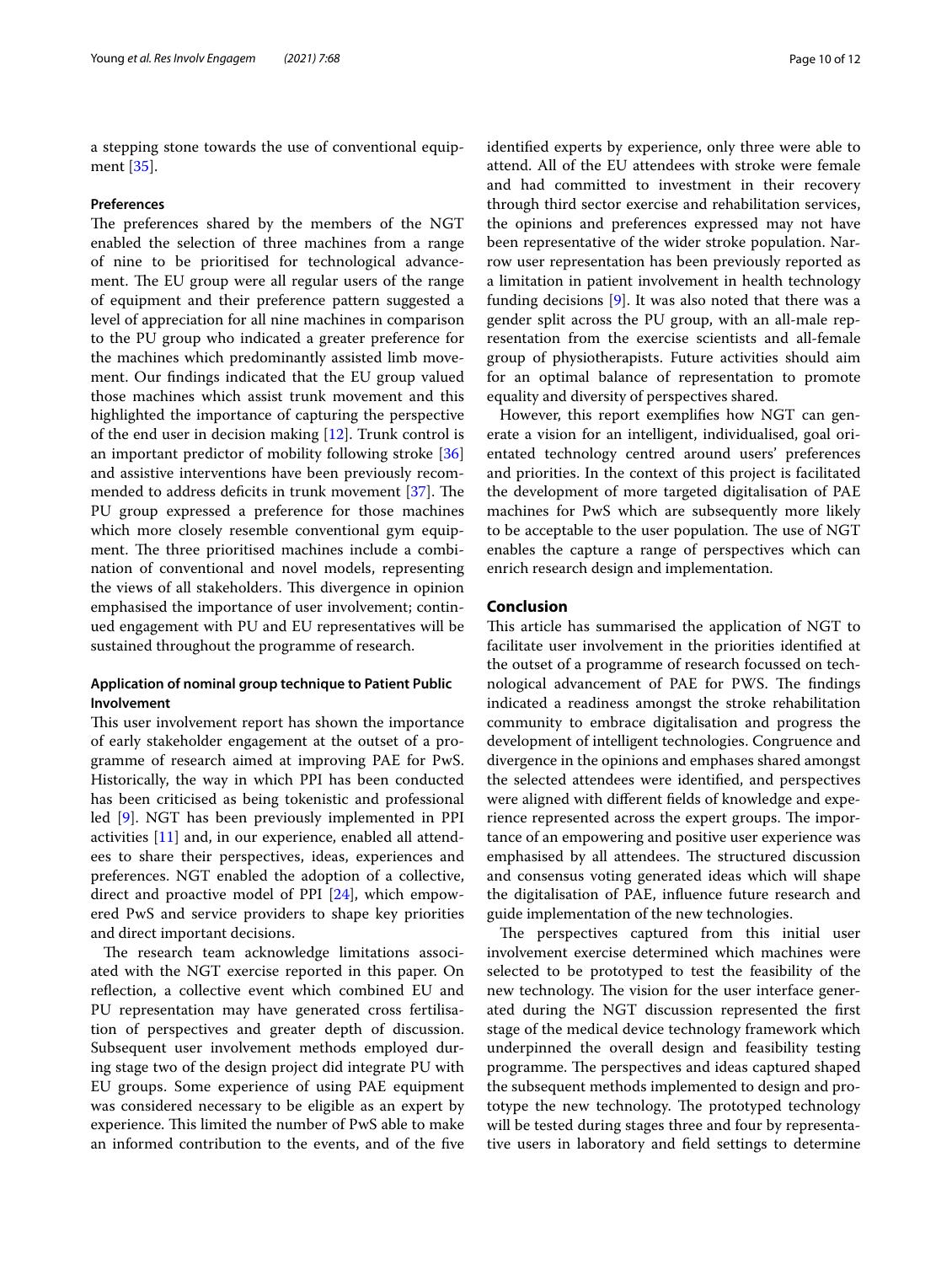# feasibility and promote an iterative approach towards ongoing development.

#### **Abbreviations**

MDT: Medical Device Technology; PPI: Patient Public Involvement; PAE: Power assisted exercise; PwS: People with stroke; NGT: Nominal group technique; PU: Professional user; EU: Expert user.

#### **Acknowledgements**

Helen Luckie (physiotherapist) supported the running of the NGT event for EU. Howard Blackburn (manufacturer) supported the PU NGT event.

#### **Authors' contributions**

RY planned the PPI events, appointed attendees, transcribed and analysed the data, and wrote the main draft of the manuscript. KS chaired the NGT discussion and was a major contributor in writing up the manuscript. DB attended the PPI events and was a major contributor in writing up the manuscript. KB and GC interpreted the PPI transcripts and guided the identifcation of themes. CS guided the technological perspective which underpinned the project and was a major contributor in writing up the manuscript. All authors read and approved the fnal manuscript.

#### **Funding**

The PPI events reported in this manuscript were part of a programme of research funded by the Research England Connecting Capability Fund through their Grow MedTech programme (Grant No. POF00095): [https://](https://growmed.tech/about/) [growmed.tech/about/.](https://growmed.tech/about/) The lead author was appointed to a temporary research assistant contract which resourced the time committed to the analysis and reporting of fndings.

#### **Availability of data and materials**

Raw data generated during the PPI events reported in this manuscript are stored in audio and electronic written format at Sheffield Hallam University. Derived data supporting the fndings of this study are available from the corresponding author (RY) on request.

#### **Declarations**

#### **Ethics approval and consent to participate**

Ethics committee approval was not required as the remit of this activity was PPI to facilitate user involvement at the outset of the programme. Written information about the meeting was circulated to potential attendees two weeks in advance. Signed permission was obtained from all attending NGT members which included authorisation to audio record the event and publish fndings.

#### **Consent for publication**

Signed permission was obtained from all attending NGT members which included authorisation to audio record the event and publish fndings.

## **Competing interests**

The work published in this manuscript is part of a programme of research examining power assisted exercise as part of the lead author's doctoral study. An academic collaboration between the equipment manufacturer and Sheffield Hallam University exists in which machines have been provided for use in kind. There is no restriction or clauses on publishing negative fndings.

#### **Author details**

<sup>1</sup> Advanced Wellbeing Research Centre, Sheffield Hallam University, 2 Old Hall Road, Sheffield S9 3TU, UK. <sup>2</sup> Faculty of Health and Education, Manchester Metropolitan University, Manchester Brooks Building, 53 Bonsall Street, Manchester M15 6GX, UK.<sup>3</sup> Academy of Sport and Physical Activity, Faculty of Health and Life Sciences, Coventry University, Sheffield, UK. <sup>4</sup>4National Institute for Health Research (NIHR)/Health Education England (HEE) Clinical Doctoral Research Fellow, Gloucestershire Health and Care Foundation Trust and Manchester Metropolitan University, Sheffield, UK. <sup>5</sup>NIHR Clinical Pre Doctoral Academic Fellow, Community Stroke Service, Sheffield Teaching Hospitals NHS Trust, Beech Hill, Norfolk Park Road, Sheffield S2 3QE, UK. <sup>6</sup>Department

of Allied Health Professions, Sheffield Hallam University, Collegiate Crescent Campus, Sheffield S10 2BP, UK.

Received: 2 July 2021 Accepted: 13 September 2021

#### **References**

- <span id="page-10-0"></span>1. Nasr N, Leon B, Mountain G, et al. The experience of living with stroke and using technology: opportunities to engage and co-design with end users. Disabil Rehabil Assist Technol. 2016;11(8):653–60. [https://doi.org/](https://doi.org/10.3109/17483107.2015.1036469) [10.3109/17483107.2015.1036469.](https://doi.org/10.3109/17483107.2015.1036469)
- <span id="page-10-1"></span>2. Shah SGS, Robinson I, AlShawi S. Developing medical device technologies from users' perspectives: a theoretical framework for involving users in the development process. Int J Technol Assess Health Care. 2009;25(4):514–21.
- <span id="page-10-2"></span>3. Desmond D, Layton N, Bentley J, et al. Assistive technology and people: a position paper from the frst global research, innovation and education on assistive technology (GREAT) summit. Disabil Rehabil Assist Technol. 2018;13(5):437–44. [https://doi.org/10.1080/17483107.2018.1471169.](https://doi.org/10.1080/17483107.2018.1471169)
- <span id="page-10-3"></span>4. Petersen M, Hempler NF. Development and testing of a mobile application to support diabetes self-management for people with newly diagnosed type 2 diabetes: a design thinking case study. BMC Med Inform Decis Mak. 2017;17(1):91.
- <span id="page-10-4"></span>5. Pandya-Wood R, Barron DS, Elliott J. A framework for public involvement at the design stage of NHS health and social care research: time to develop ethically conscious standards. Res Involv Engagem. 2017. [https://](https://doi.org/10.1186/s40900-017-0058-y) [doi.org/10.1186/s40900-017-0058-y.](https://doi.org/10.1186/s40900-017-0058-y)
- <span id="page-10-5"></span>6. Williamson T, Kenney L, Barker AT, et al. Enhancing public involvement in assistive technology design research. Disabil Rehabil Assist Technol. 2015;10(3):258–65.
- <span id="page-10-6"></span>7. Higginbottom G, Liamputtong P. Participatory qualitative research methodologies in health. Los Angeles: SAGE; 2015.
- <span id="page-10-7"></span>8. National Institute for Health Research. INVOLVE; Current Work. Accessed 05 01 2021.<https://www.invo.org.uk/current-work/>.
- <span id="page-10-8"></span>9. Lopes E, Street J, Carter D, Merlin T. Involving patients in health technology funding decisions: stakeholder perspectives on processes used in Australia. Health Expect. 2016;19(2):331–44. [https://doi.org/10.1111/hex.](https://doi.org/10.1111/hex.12356) [12356](https://doi.org/10.1111/hex.12356).
- <span id="page-10-9"></span>10. Staniszewska S, Brett J, Simera I, et al. GRIPP2 reporting checklists: tools to improve reporting of patient and public involvement in research. BMJ. 2017. [https://doi.org/10.1136/bmj.j3453.](https://doi.org/10.1136/bmj.j3453)
- <span id="page-10-10"></span>11. Daveson BA, de Wolf-Linder S, Witt J, et al. Results of a transparent expert consultation on patient and public involvement in palliative care research. Palliat Med. 2015;29(10):939–49. [https://doi.org/10.1177/02692](https://doi.org/10.1177/0269216315584875) [16315584875.](https://doi.org/10.1177/0269216315584875)
- <span id="page-10-11"></span>12. Hoddinott P, Pollock A, O'Cathain A, et al. How to incorporate patient and public perspectives into the design and conduct of research [version 1; referees: 2 approved, 1 approved with reservations]. F1000 Res. 2018. [https://doi.org/10.12688/f1000research.15162.1.](https://doi.org/10.12688/f1000research.15162.1)
- <span id="page-10-12"></span>13. Harrison M, Palmer R. Exploring patient and public involvement in stroke research: a qualitative study. Disabil Rehabil. 2015;37(23):2174–83.
- <span id="page-10-13"></span>14. Lloyd M, Skelton DA, Mead GE, Williams B, Wijck F. Physical ftness interventions for nonambulatory stroke survivors: a mixed-methods systematic review and meta-analysis. Brain Behav. 2018. [https://doi.org/](https://doi.org/10.1002/brb3.1000) [10.1002/brb3.1000.](https://doi.org/10.1002/brb3.1000)
- <span id="page-10-14"></span>15. Young R, Richards E, Darji N, et al. Power assisted exercise for people with complex neurological impairment: a feasibility study. Int J Ther Rehabil. 2018;25(6):262–71.
- <span id="page-10-15"></span>16. Mackay-Lyons M, Billinger SA, Eng JJ, et al. Aerobic exercise recommendations to optimize best practices in care after stroke: AEROBICS 2019 update. Phys Ther. 2020;100(1):149. [https://doi.org/10.1093/ptj/pzz153.](https://doi.org/10.1093/ptj/pzz153)
- <span id="page-10-16"></span>17. Lewek MD, Feasel J, Wentz E, Brooks FP, Whitton MC. Use of visual and proprioceptive feedback to improve gait speed and spatiotemporal symmetry following chronic stroke: a case series. Phys Ther. 2012;92(5):748. <https://doi.org/10.2522/ptj.20110206>.
- <span id="page-10-17"></span>18. Hossain MS, Hoda M, Muhammad G, Almogren A, Alamri A. Cloudsupported framework for patients in post-stroke disability rehabilitation (report). Telemat Inform. 2018;35(4):826. [https://doi.org/10.1016/j.tele.](https://doi.org/10.1016/j.tele.2017.12.001) [2017.12.001](https://doi.org/10.1016/j.tele.2017.12.001).